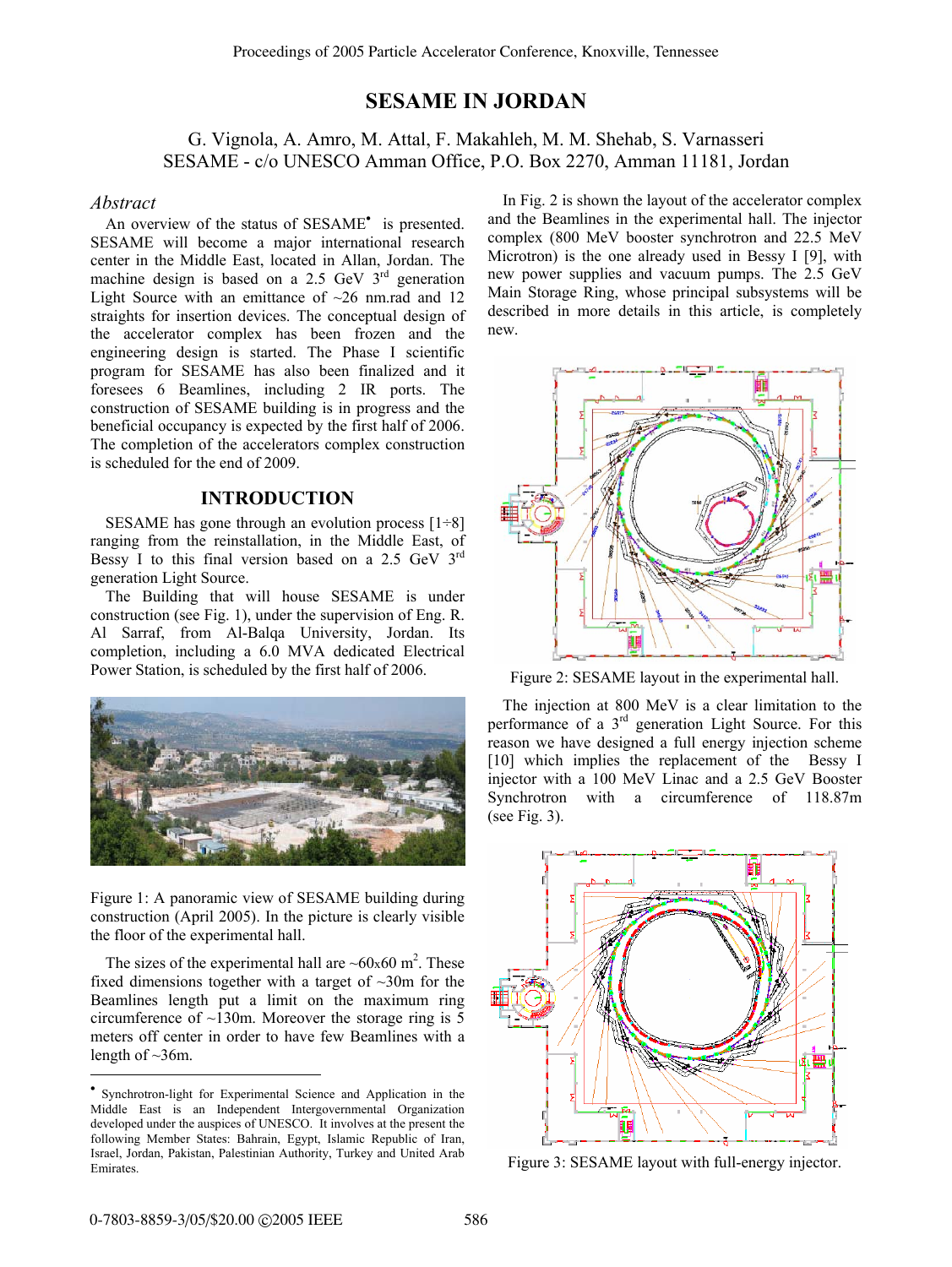## **THE MAIN STORAGE RING**

The main storage ring parameters are given in Tab. 1. The storage ring is composed of 8 super periods with 16 dipoles and 16 straight sections of alternate length, from steel to steel, of 4.44m and 2.38m respectively. 4 straights (2 long and 2 shorts) are allocated for injection, RF cavities, beam diagnostic and feedbacks. The injection scheme (4 kickers closed orbit bump) foresees the septum with 2 kickers in a long straight, while the other 2 kickers will be positioned in the 2 adjacent short straights. This scheme is compatible also with full energy injection.

|                                                          | $Q_x = 7.23$ , $Q_z = 5.19$ | $Q_x = 7.23$ , $Q_z = 6.19$ |
|----------------------------------------------------------|-----------------------------|-----------------------------|
| Energy (GeV)                                             | 2.5                         |                             |
| Circumference (m)                                        | 133.12                      |                             |
| N. of Periods                                            | 8                           |                             |
| N. of Dipoles                                            | 16                          |                             |
| Dipole field (T)                                         | 1.455                       |                             |
| Dipole field index                                       | 11                          |                             |
| Dipole Gap (mm)                                          | 40                          |                             |
| N. of Quadrupoles                                        | 64 (2 families)             |                             |
| N. of Sextupoles                                         | 64 (2 families)             |                             |
| Mom. Compaction                                          | 0.00833                     | 0.00829                     |
| N. Emitt.(nm.rad)                                        | 25.5                        | 26.0                        |
| H/V Chromaticity                                         | $-14.0/-13.8$               | $-15.5/-19.0$               |
| $U_0$ (keV/turn)                                         | 589.7                       |                             |
| $\tau_{\epsilon}$ , $\tau_{\rm x}$ , $\tau_{\rm z}$ (ms) | 2.81, 2.27, 3.77            | 2.80, 2.28, 3.77            |
| RF freq. (MHz)                                           | 499.564                     |                             |
| Harmonic Number                                          | 222                         |                             |
| Peak Voltage(MV)                                         | 2.4                         |                             |
| % RF Acceptance                                          | 1.459                       | 1.463                       |
| Synch. Freq. (kHz)                                       | 37.28                       | 37.18                       |
| $\sigma_{L}$ (cm)                                        | 1.16                        | 1.15                        |
| Current (mA)                                             | 400                         |                             |
| N. of bunches                                            | 200                         |                             |
| 1/e Lifetime(hrs)                                        | 18.2                        | 16.9                        |

## *The Optics*

Our target has been to define a basic lattice (without ID's) which is very simple, has only 2 families of quadrupoles and 2 of sextupoles, flexible enough to be easily retuned, to eliminate the perturbation of the ID's, and with acceptable dynamic aperture.

For SESAME a Double Bend Achromat (DBA) lattice has been adopted. In order to save space vertical focusing gradient inside the dipoles and dispersion distribution in the straights are used. This design leads to an emittance of  $\sim$ 26 nm.rad and up to 31% of the circumference can be used for the installation of insertion devices.

The design is quite relaxed respect to the Theoretical Minimum Emittance (TME) type [11], with an emittance larger by a factor  $\sim$  3.5.



In Fig. 4 and Fig. 5 are shown the optical functions for 2 potential β-working points:  $(Q_x=7.23 - Q_z=5.19)$  and  $(Q_x = 7.23 - Q_z = 6.19)$ , while the bare dynamic apertures are shown in Fig. 6 and Fig. 7 respectively.



Figure 5: SESAME full period optical functions for  $(Q_x = 7.23 - Q_z = 6.19)$ .



Figure 6: On energy and  $\pm 2\%$  energy deviation dynamic aperture for  $(Q_x = 7.23 - Q_z = 5.19)$ .

The chromaticity is corrected to zero value in both planes by using only 2 families of sextupoles. Correcting the chromaticity values to  $+2$  in both planes does not drastically reduce the dynamic aperture.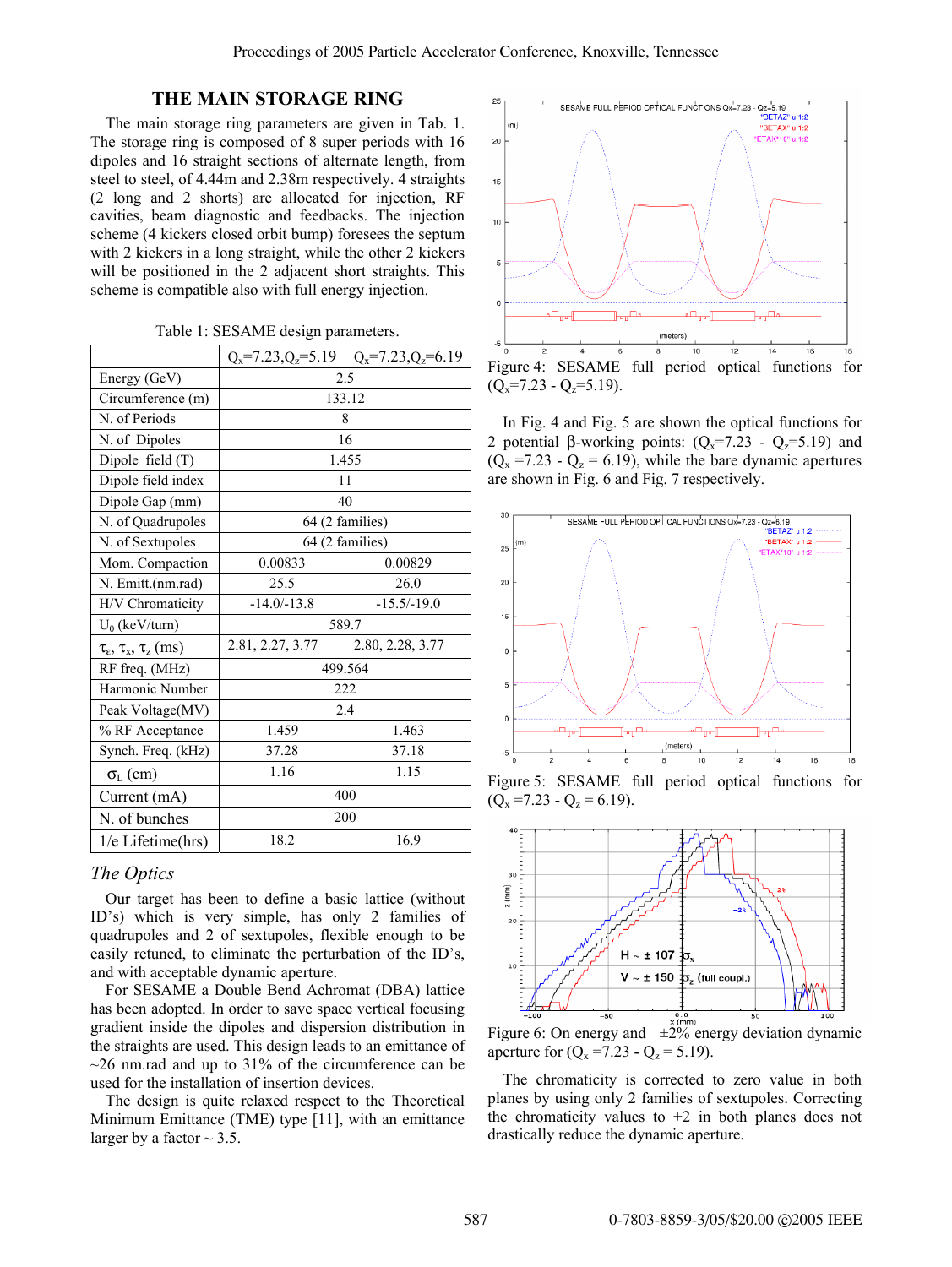The evaluation of the influence of the higher order multipoles components for all magnets is in progress: preliminary results indicate that the reduction of the dynamic aperture is acceptable.



Figure 7: On energy and  $\pm 2\%$  energy deviation dynamic aperture for  $(Q_x = 7.23 - Q_z = 6.19)$ .

Let us point out that the second working point has smaller vertical β-function in the straights, being more suitable for small–gap insertion devices, but the higher  $\beta$ <sub>z</sub> value will increase the requirement on the dipole field quality.

## *The Vacuum System*

The SESAME vacuum system, with a total pumping speed of  $~40.000$  l/s, is dimensioned to reach after adequate beam conditioning (~100 Ampere-hours of stored beam) an average operating pressure of  $\sim 1$  nTorr with 400 mA of circulating current.

A design, similar to SLS [12], has been adopted for the stainless steel vacuum vessel: it is based on the chamber-



Figure 8: The unit half-cell of the storage ring.

antechamber concept with lumped cupper absorber:  $\sim$ 97% of the unused synchrotron radiation is intercepted by the absorbers system. In SESAME the antechamber will be present in the bending magnets and in the following multipoles, while the pre-dipole chamber will have no antechamber. A schematic layout for 1/16 of SESAME ring and vacuum chamber (no straights) is shown in Fig. 8.

The vacuum chamber will be equipped with 32 ESRF type capacitive BPM buttons, welded to the chamber and with a port, to collect the synchrotron light, centred at  $6.5^\circ$ from the dipole beginning, allowing installing up to 16 Beamlines. At this angle the beam sizes increase by 10%, relatively to the minimum beam sizes angle  $(11.25^{\circ})$ , but this choice makes possible to adopt a quadrupole/sextupoles design with non-split yoke in the horizontal plane.

## *The Magnets System*

In SESAME there are 16 Dipoles, 32 F-quadrupoles with magnetic length of 30 cm, 32 D-quadrupoles with magnetic length of 10 cm, 32 F-sextupole and 32 D-sextupole with magnetic length of 10 cm. For quadrupoles and sextupoles a design identical (a part the length) to the one adopted for ANKA has been chosen [12], the max gradient is 19T/m for the quadrupoles and 350  $T/m^2$  for the sextupoles. For the dipole magnet a design similar to the ANKA one has also been adopted, but a modification of the pole profile has been carried out to incorporate the vertical focusing gradient (see Fig. 9).



Figure 9: Dipole cross section and transverse field quality within ±2 cm at 2.5 GeV and 800 MeV.

3D calculations give a yoke length of 2.214 m for a magnetic length of 2.250 m. A total of 49.6 kAmpere turns are necessary at the nominal maximum Energy. The optimization of the design is still in progress.

2 (4) additional coils inside each SF (SD) sextupole are used as horizontal (vertical) correctors. The transverse field profile for such correctors is shown in Fig. 10. 3D calculations show that a total of 6.24 (7.23) kAmpereturns/mrad is needed for the Horizontal (Vertical) corrector at 2.5 GeV



Figure 10: Transverse field profile for horizontal (top) and vertical (bottom) correctors.